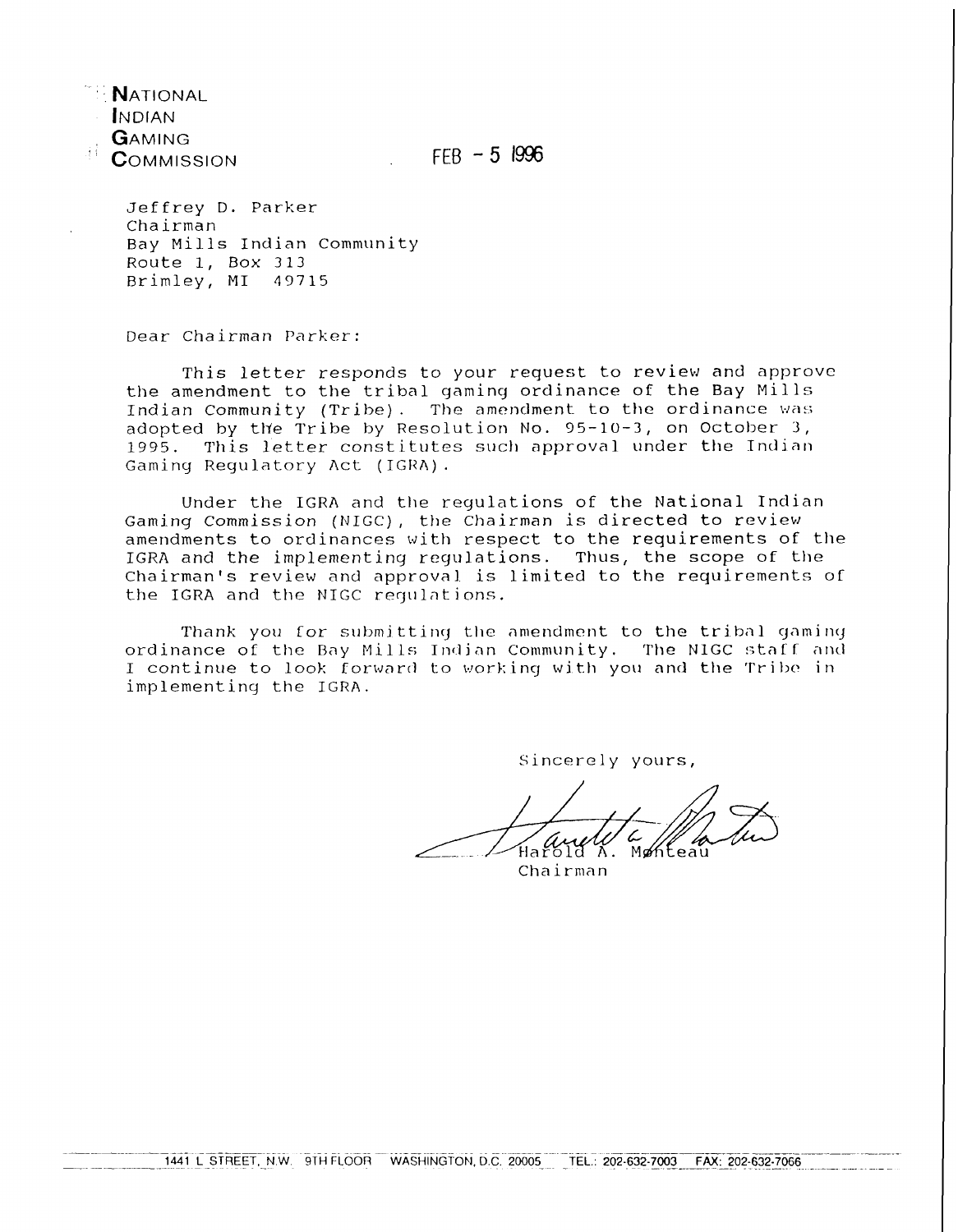# **BAY MILLS INDIAN COMMUNITY**

# **RURAL ROUTE NO. 1 BRIMLEY, MICHIGAN 49715**

# **RESOLUTION**

# **Resolution No. 95-10-3**

- **WHEREAS** : The Bay Mills Indian Community is a federally recognized Indian tribe, with a constitutional form of government adopted pursuant to the provisions of the Indian Reorganization Act of 1934, 25 U.S.C. sec. 461,  $et$   $seq.$ , and
- **WHEREAS** : The Tribe regulates gaming on its Reservation under a compact with the State of Michigan and under its Gaming Ordinance, and
- **WHEREAS** : Enforcement of the requirements of federal, state and tribal law is the responsibility of the Tribe's Gaming Commission, and
- **WHEREAS** : Under the Tribe's Gaming Ordinance, the Gaming Commission is comprised of the elected officers of the Bay Mills Indian Community, being the Executive Council, and
- **WHEREAS** : The responsibilities of the Gaming Commission now require more time than the Executive Council can reasonably provide, and
- **WHEREAS** : It is determined to be in the best interests of the Bay Mills Indian Community and the long term economic stability of its gaming enterprise that the Gaming Commission be an appointed body comprised of members with the highest integrity and dedication, and
- **WHEREAS** : The small size of the Bay Mills Indian Community causes most members to be related by both blood and marriage, and therefore causes the anti-nepotism barrier in the Gaming Ordinance to prevent consideration for most members for appointment to the Gaming Commission.
- **NOW, THEREFORE, BE IT RESOLVED,** that the **following**  amendments to the Tribe's Gaming Ordinance, with deletions struck out and additions underlined, are hereby adopted: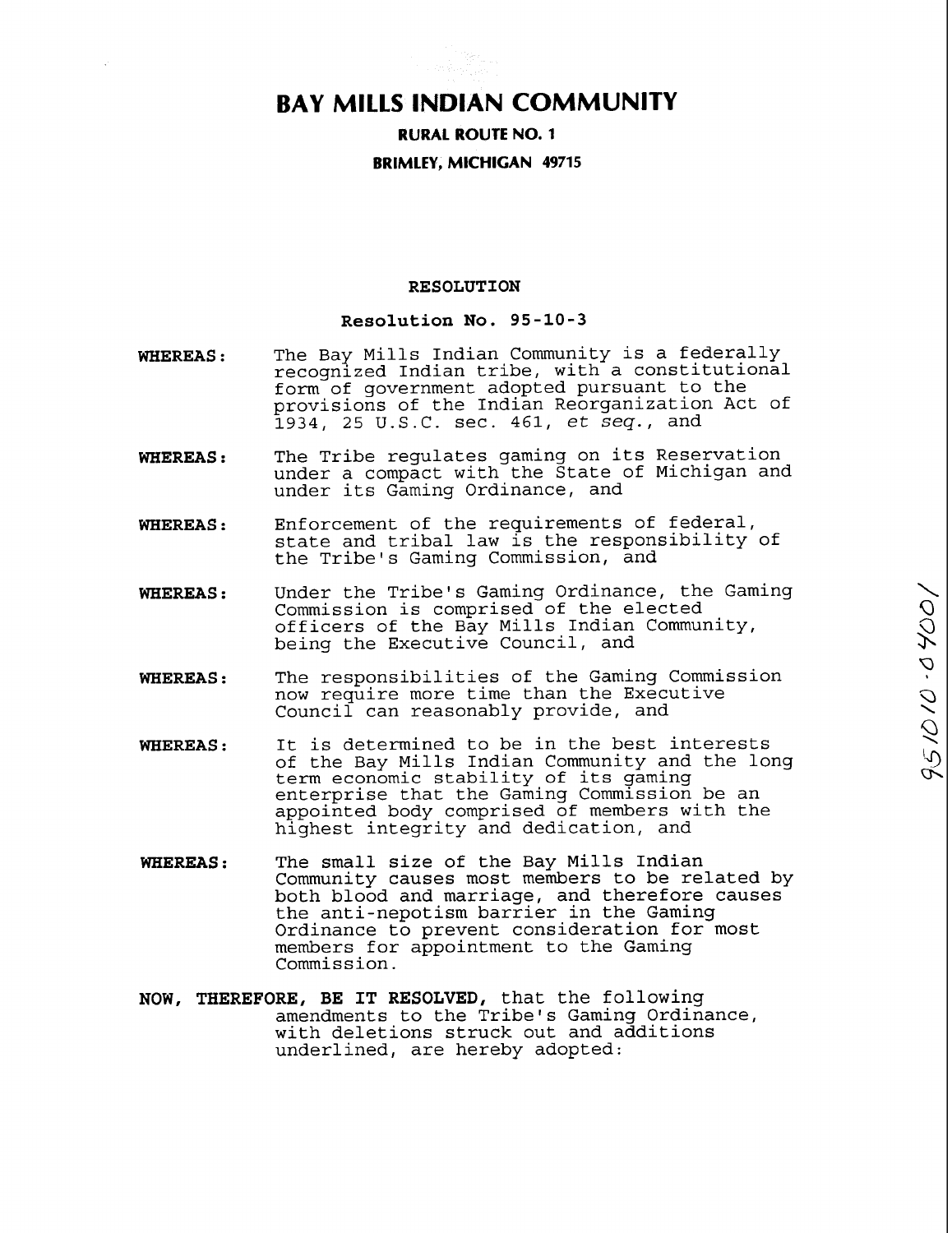**2.27 "Immediate familv"** means, with respect to the person under consideration, a husband, wife, father, mother, son, daughter, brother, or sister.  $7 -$  father-in- $\frac{1}{4}aw_7$ -mether-in- $\frac{1}{2}aw_7$ -sen-in-law<sub>7</sub>-daughter-in-law<sub>7</sub>  $\texttt{Brether-in-law}$ -sister-in-law<sub>r</sub>-stepfather<sub>r</sub>-stepmether<sub>r</sub>  $stepson_7$ -stepdaughter<sub>7</sub>-stepbrether<sub>7</sub>-stepsister<sub>7</sub>-half  $b$ re $\bar{b}$ her-er-half-sister.

## 4.11 Membership.

(A) Number of Commissioners. The Tribal Commission shall be comprised of five (5) Tribal Commissioners consisting of the-five-elected members-ef-the-Executive-Council-er-their **designees-appeia~ed-By-Eke-T~iBa&-€eusei** persons appointed by the Executive Council.

**APPROVED** : **ATTEST t.** 

Parker, President Corrine A. Cameron, Secretary

Bay  $M_1/4$ s Indian Community Executive Council

Bay Mills Indian Community **Executive Council** 

## **CERTIFICATION**

I, the undersigned, as Secretary of the Bay Mills Indian Community Executive Council, do hereby certify that the above Resolution was adopted and approved at a meeting of the Bay Mills Executive Council held at Bay Mills, the 3rd day of October, 1995, with a vote of olution was adopted and approved at a meeting<br>lls Executive Council held at Bay Mills,<br>the 3rd day of October, 1995, with a vote of<br>opposed,  $\sum$  absent, and  $\sum$  abstaining. As<br>s of the Bay Mills Tribal Constitution, the President must abstain except in the event of a tie.

/&z/&A- **rrlne A. Camer** , **Secretary** 

**Bay Mills Indian community** - **Executive Council**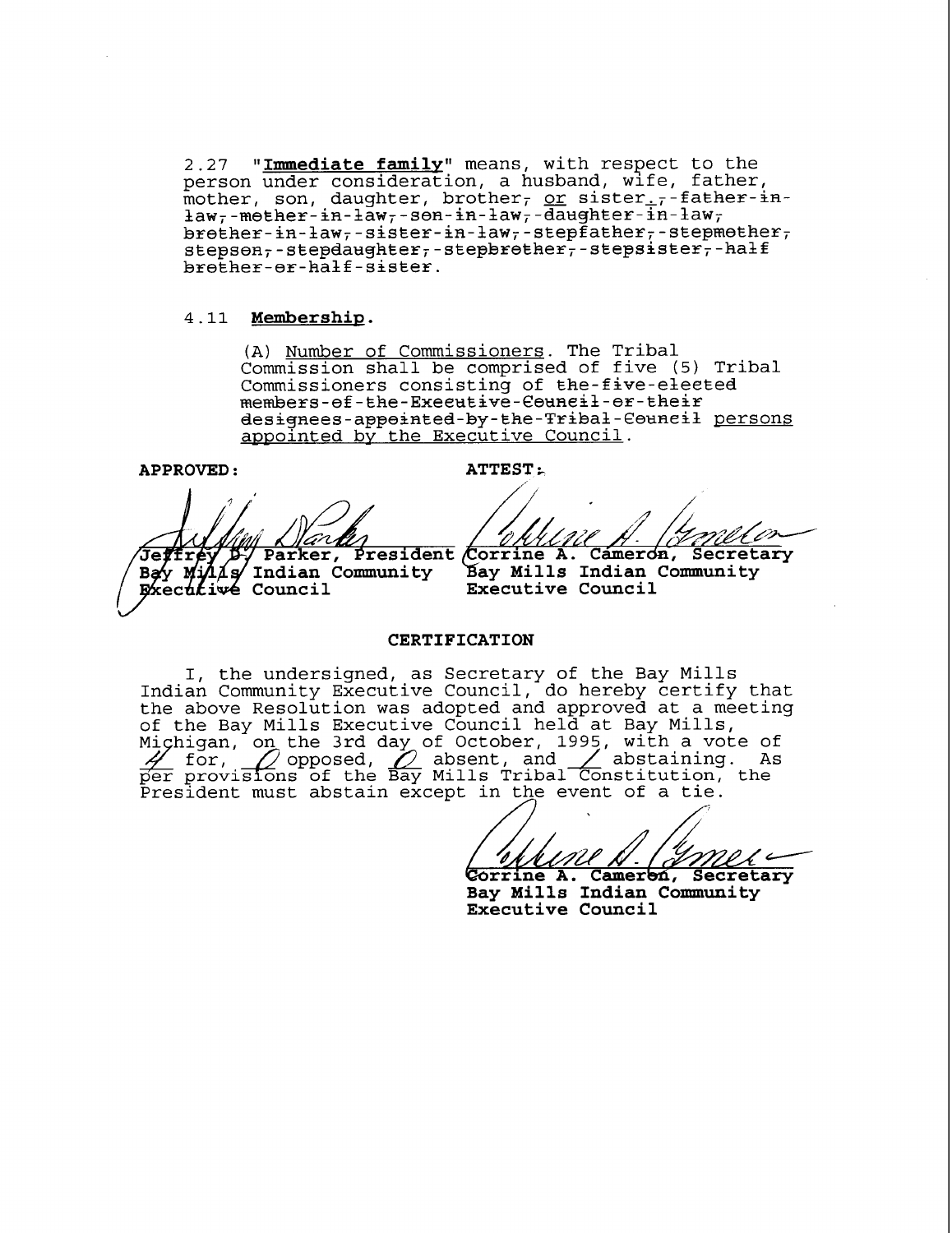2.19 "<u>Games of chance</u>" mean any game or activity which falls within the broad definition of gaming or gaming activity.

2.20 **"<u>Gaming</u>" or "<u>gaming activity</u>" means any activity,** operation or game of chance in which any valuable consideration may be wagered upon the outcome determined by chance, skill, speed, strength or endurance, and in which any valuable prize is awarded to the player so wagering.

2 .2 1 **"Gamins awwaratus** or **I1qaminq equipment** means any device, machine, paraphernalia, or equipment that is used or usable in the playing phases of any gaming activity, whether or not specifically designed for the purpose, but excluding tables and chairs normally used in the occupancy of any gaming establishment.

2.22 **"Gaming establishment"** means any location or structure, stationary or movable, wherein gaming is permitted, promoted, performed, conducted, or operated and the operator of which establishment contributes the net proceeds derived from the gaming activity toward<br>eligible organizational uses as defined. Gaming organizational establishment does not include the site of a fair, carnival, exposition, or similar occasion.

2.23 "Gaming Program" means any Tribal Program which oversees one or more parts of the operation of all tribal gaming activity. The Gaming Program must work closely with the Tribal Commission or be licensed by it.

2.24 "Gross proceeds" means all money collected or received from lawful gaming activity.

2.25 **"<u>Gross proceeds tax</u>"** means a tax imposed and collected by the Tribe on all monies received by any gaming establishment in return for the opportunity to play a game of chance.

2.26 **"Indian Gamins Resulatorv Act"** or **"IGRA"** means Public Law 100-497,102 Stat. 2426, 25 U.S.C. sec. 2701, et seq., as amended.

2.27 "Immediate family" means, with respect to the person under consideration, a husband, wife, father, mother, son, daughter, brother, or sister.

2 -28 **"In wrivitv with"** means a relationship involving one who acts jointly with another or as an accessory before